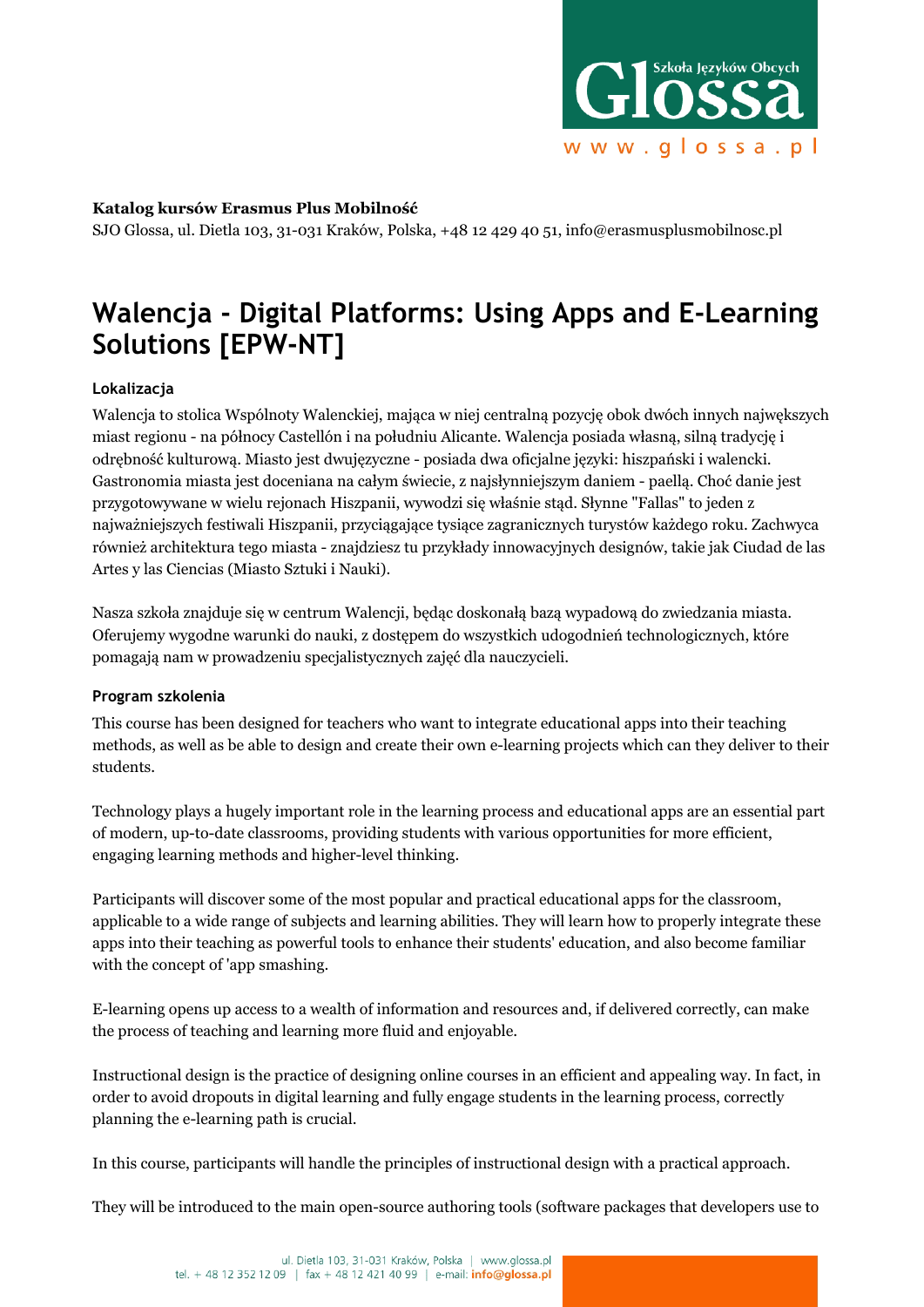

create and package e-learning content that is deliverable to users) and will challenge themselves in designing and developing their own projects.

### SUGGESTED COMPUTER PROFICIENCY: INTERMEDIATE

Learning outcomes - The course will help the participants to:

- Use different educational apps in class, providing students with the best learning experience;
- Acquire a general overview of the many educational possibilities of using educational apps and the

motivational dimension brought to the classroom when using them;

- Design and develop an online lesson with an open-source authoring tool.

#### SAMPLE SCHEDULE

- 1) Day 1 Course introduction and technology in the classroom
- Course introduction
- Introduction to the course, the school, and the external week activities;
- Icebreaker activities.
- Technology in the classroom
- What technologies do you use in your classroom?
- How to integrate Mobile Devices into your lessons;
- Pair and group work activities;
- Presentations of the participants' schools.
- 2) Day 2 Online safetey
- A safe use of Social Media: what to use, how to use it;
- Proposed apps for teachers.
- Activities, reflection and questions.
- 3) Day 3 How to use ICTs in class
- Introduction of web platforms and apps that will make your lessons more entertaining and interactive;
- Finding, gathering and sorting online resources.
- 4) Day 4 Quizzes and educational games
- Learning through game-based platforms.
- 5) Day 5 Apps for learning
- Apps for a different and comfortable way to learn;
- Creating visual resources to make learning easier.
- 6) Day 6 Round up and cultural activities
- Round up of acquired competences, feedback, and discussion;
- Excursion and other external cultural activities.
- 7) Day 7 Rest day
- Day off
- 8) Day 8 Digital learning
- Learning Management Systems & Moodle.
- 9) Day 9 Create visual presentations with PowerPoint
- How to create effective presentations;
- Hints and tips from a PowerPoint addicted;
- A few notes on visual design;
- Activity: Create a short presentation with PowerPoint, and upload it on Moodle;
- The principles of digital learning for adult learners;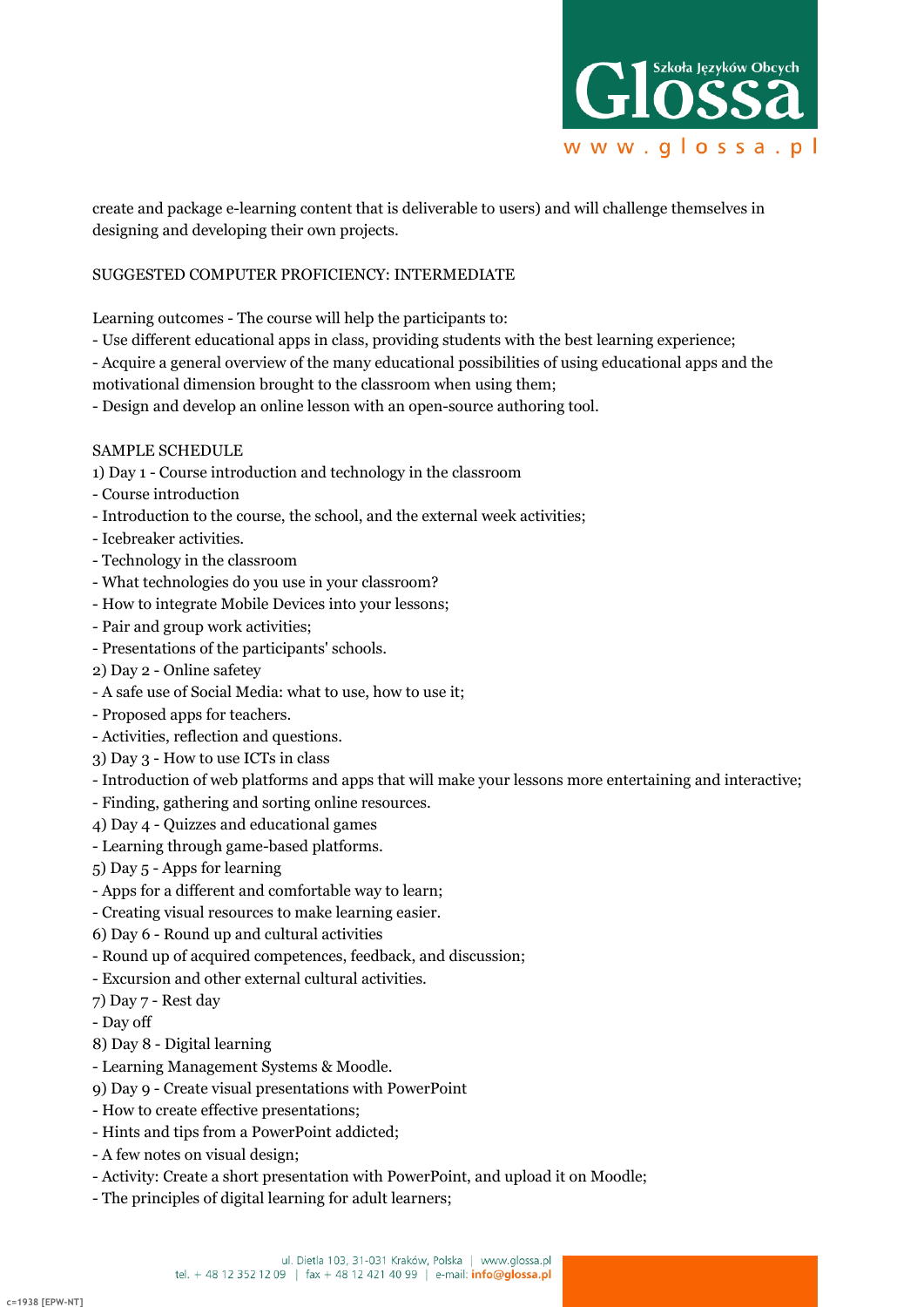

- Activity: Re-work your presentation's content;
- Activity: Presentations of the participants' schools.
- 10) Day 10 Create video clips and formative and summative assessment in online learning
- Create video clips
- How to create video clips for your online courses;
- Recording and screencasting;
- Activity: Create a short video clip, and upload it on Moodle.
- Formative and summative assessment in online learning
- What, why, and how to ask;
- Online quizzes as a (self-)assessment tool;
- Activity: create your online assessment, and upload it on Moodle.
- 11) Day 11 Structure a self-paced module
- Learning materials: what's more in an online course?
- Online tasks and job-aids;
- Create the introduction and the conclusion sections;
- Activity: develop a complete self-paced module in Moodle, and share it with the course participants.
- 12) Day 12 Structure a self-paced course and course closure
- Instructional design: an introduction;
- Plan online learning to guarantee your learners' results;
- Know your learners and identify their needs;
- Learning taxonomies: framing skills, cognitive abilities, and contents;
- Set learning objectives for your learners;
- Structure your course and align the learning objectives;
- Activity: Design the structure of your course in Moodle;
- Activity: The introduction and conclusion of your course;
- Roundtable: what uses for self-paced courses in your teaching?
- Course evaluation: round up of acquired competences, feedback, and discussion;
- Awarding of the course Certificate of Attendance.

## TARGET AUDIENCE

- Teachers (primary, secondary, vocational, adult, special needs);
- Teacher trainers;
- Headteachers; principals; managers of schools/organisations offering adult education;

Cultural activities included: 2 Florence Guided Tours and 1 day Tuscan Excursion (usually on Saturday).

## **Długość i termin szkolenia**

Szkolenie trwa 2 tygodnie i obejmuje 20×45 min. zajęć tygodniowo. Daty rozpoczecia: 2022-07-25, 2022-08-22, 2022-09-26, 2022-10-24, 2022-11-28.

## **Dostępne opcje**

Poniżej przedstawiamy orientacyjne koszty pakietów kurs+zakwaterowanie, przeliczone na walutę rozliczeń grantu tj. EUR. Propozycje te uwzględniają dozwolone przesunięcia środków między poszczególnymi kategoriami wydatków, tak aby całość kosztów była pokryta z grantu. W kolumnie *kieszonkowe* podana jest szacunkowa kwota, jaka pozostanie na dodatkowe wyżywienie, dojazdy komunikacją miejską itp w zależności od wybranej opcji zakwaterowania. Wydatki z kieszonkowego nie wymagają dokumentowania